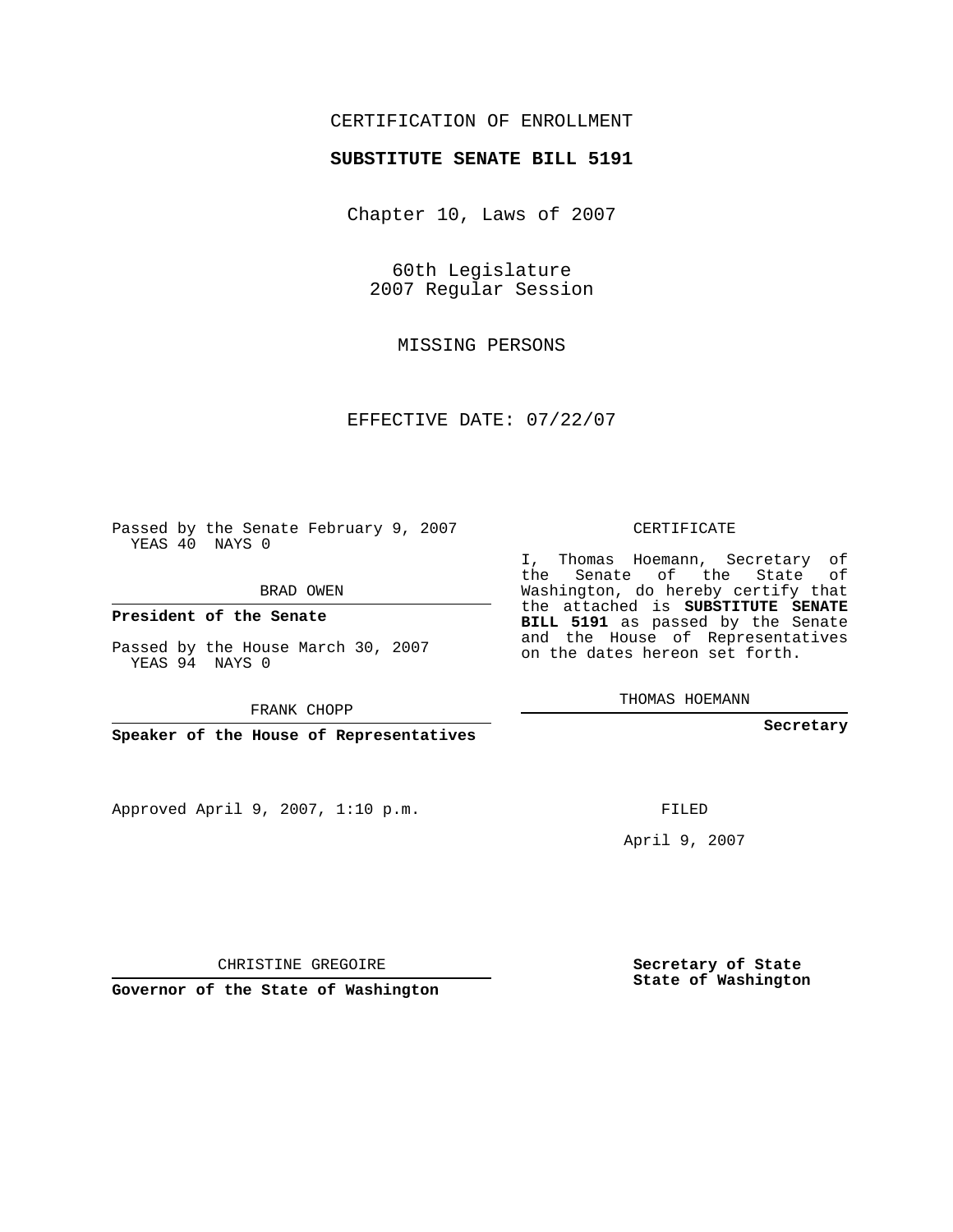## **SUBSTITUTE SENATE BILL 5191** \_\_\_\_\_\_\_\_\_\_\_\_\_\_\_\_\_\_\_\_\_\_\_\_\_\_\_\_\_\_\_\_\_\_\_\_\_\_\_\_\_\_\_\_\_

\_\_\_\_\_\_\_\_\_\_\_\_\_\_\_\_\_\_\_\_\_\_\_\_\_\_\_\_\_\_\_\_\_\_\_\_\_\_\_\_\_\_\_\_\_

Passed Legislature - 2007 Regular Session

## **State of Washington 60th Legislature 2007 Regular Session**

**By** Senate Committee on Judiciary (originally sponsored by Senators Hatfield, Brandland, Sheldon and Delvin)

READ FIRST TIME 01/23/07.

 AN ACT Relating to missing persons; amending RCW 43.103.110, 36.28A.110, 36.28A.120, and 43.43.751; reenacting and amending RCW 68.50.320; and creating a new section.

BE IT ENACTED BY THE LEGISLATURE OF THE STATE OF WASHINGTON:

 NEW SECTION. **Sec. 1.** It is the intent of this act to build upon the research and findings of the Washington state missing persons task force, assembled by the state attorney general in 2003, the United States department of justice, and the initiative taken in chapter 102, Laws of 2006, by the legislature to aid in recovery of missing persons and the identification of human remains.

 **Sec. 2.** RCW 43.103.110 and 2006 c 102 s 3 are each amended to read as follows:

 The Washington state forensic investigations council, in cooperation with the Washington association of coroners and medical examiners and other interested agencies, shall develop training modules that are essential to the effective implementation and use of missing 17 persons protocols using funds provided in RCW 43.79.445. ((The training modules must provide training through classes and media that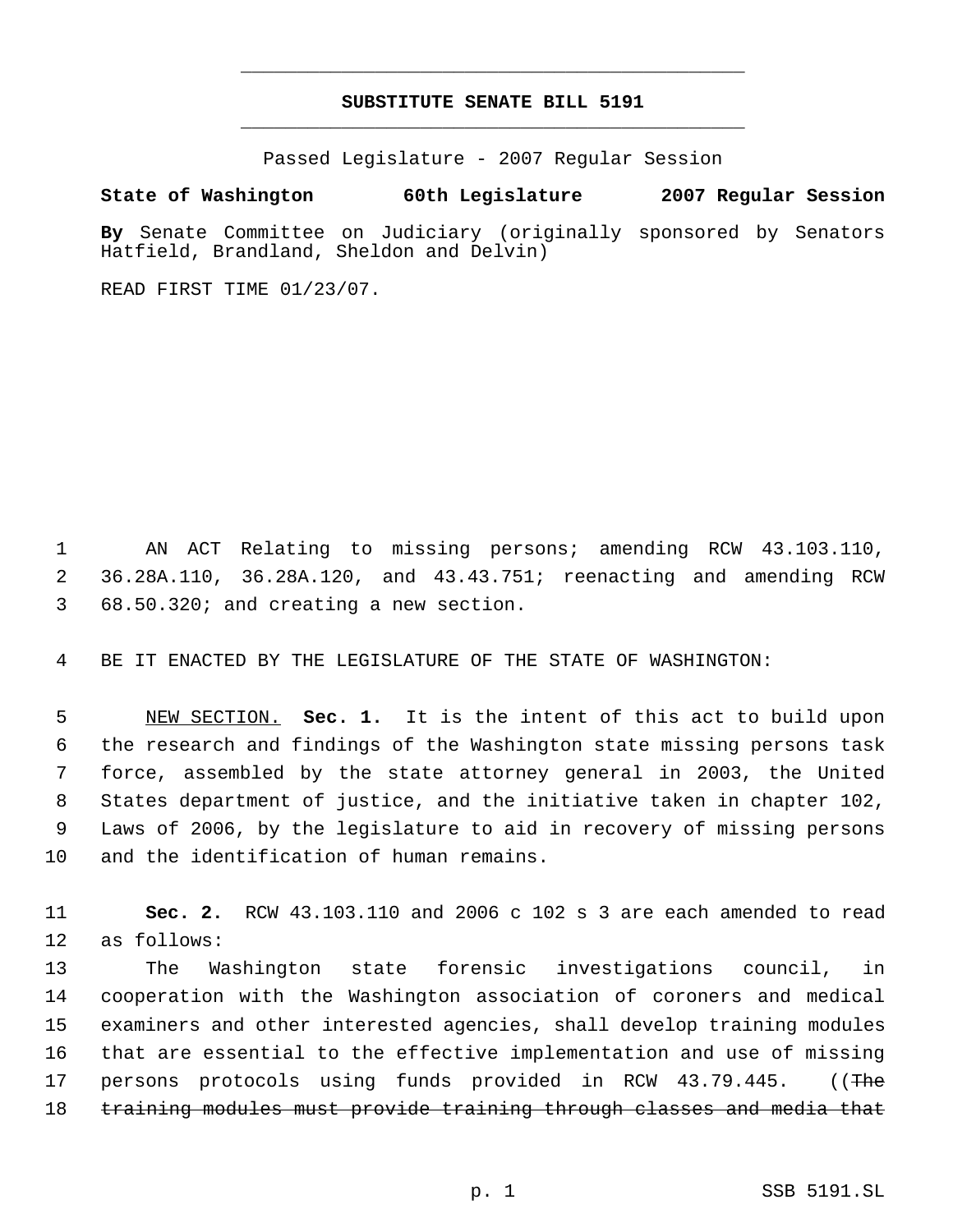1 will train and educate small departments or those at remote locations 2 with the least disruption.)) The training commission shall make the training modules available to small departments or those at remote 4 locations with the least disruption. The modules ((will)) shall 5 include, but ((will)) not be limited to: The reporting process, the use of forms and protocols, the effective use of resources, the collection and importance of evidence and preservation of biological evidence, and risk assessment of the individuals reported missing.

 **Sec. 3.** RCW 36.28A.110 and 2006 c 102 s 4 are each amended to read as follows:

 The Washington association of sheriffs and police chiefs shall create and maintain a statewide web site, which shall be available to the public. The web site shall post relevant information concerning persons reported missing in the state of Washington. For missing persons, the web site shall contain, but is not limited to: The person's name, physical description, photograph, and other information that is deemed necessary according to the adopted protocols. This web site shall allow citizens to more broadly disseminate information 19 regarding missing persons for at least thirty days. ((Due to the large 20 number of reports received on persons who are overdue and subsequently 21 appear, the information will be removed from the web site after thirty days, unless persons filing the report have notified local law 23 enforcement that the person is still missing.))

 **Sec. 4.** RCW 36.28A.120 and 2006 c 102 s 5 are each amended to read as follows:

 The Washington state patrol shall establish an interface with local law enforcement and the Washington association of sheriffs and police chiefs missing persons web site, the toll-free twenty-four hour hotline, and national and other statewide missing persons systems or clearinghouses.

 Local law enforcement agencies shall file an official missing persons report and enter biographical information into the state missing persons computerized network ((within twelve hours)) without delay after notification of a missing person's report is received under this chapter.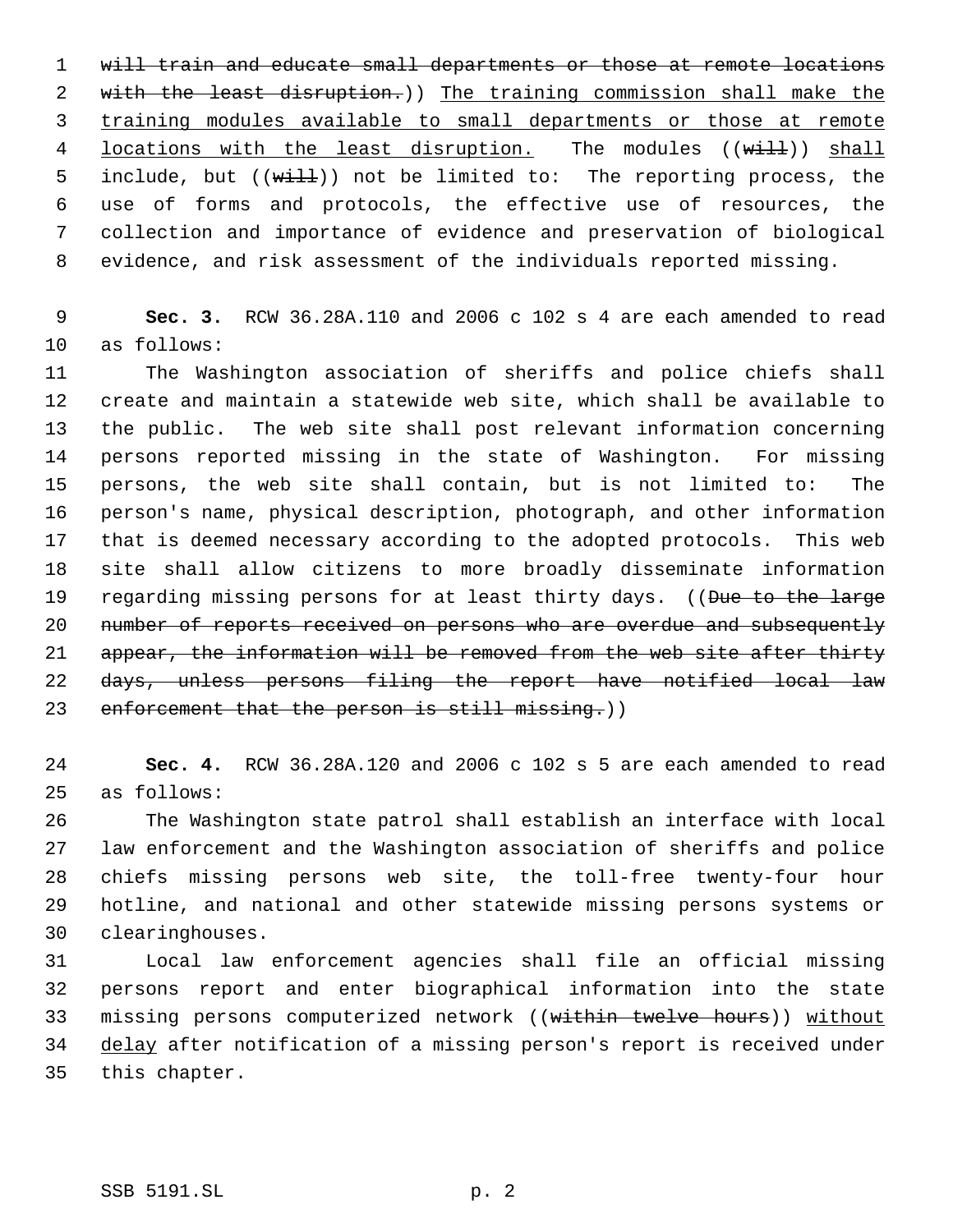**Sec. 5.** RCW 68.50.320 and 2006 c 102 s 6 and 2006 c 235 s 4 are each reenacted and amended to read as follows:

 When a person reported missing has not been found within thirty days of the report, or at any time the investigating agency suspects criminal activity to be the basis of the victim being missing, the sheriff, chief of police, county coroner or county medical examiner, or other law enforcement authority initiating and conducting the investigation for the missing person shall: (1) File a missing person's report with the Washington state patrol missing and unidentified persons unit; (2) initiate the collection of DNA samples from the known missing person and their family members for nuclear and mitochondrial DNA testing along with the necessary consent forms; and (3) ask the missing person's family or next of kin to give written consent to contact the dentist or dentists of the missing person and request the person's dental records.

 The missing person's dentist or dentists shall provide diagnostic quality copies of the missing person's dental records or original dental records to the sheriff, chief of police, county coroner or county medical examiner, or other law enforcement authority, when presented with the written consent from the missing person's family or next of kin or with a statement from the sheriff, chief of police, county coroner or county medical examiner, or other law enforcement authority that the missing person's family or next of kin could not be located in the exercise of due diligence or that the missing person's family or next of kin refuse to consent to the release of the missing person's dental records and there is reason to believe that the missing person's family or next of kin may have been involved in the missing person's disappearance.

29 As soon as possible after collecting the DNA samples ((and obtaining the dental records)), the sheriff, chief of police, or other 31 law enforcement authority shall submit the DNA samples ((for nuclear DNA testing to the Washington state patrol crime laboratory in their jurisdiction. The DNA samples for mitochondrial DNA testing shall be 34 submitted to the federal bureau of investigation)) to the appropriate 35 laboratory. Dental records shall be submitted as soon as possible to the Washington state patrol missing and unidentified persons unit.

 The descriptive information from missing person's reports and dental data submitted to the Washington state patrol missing